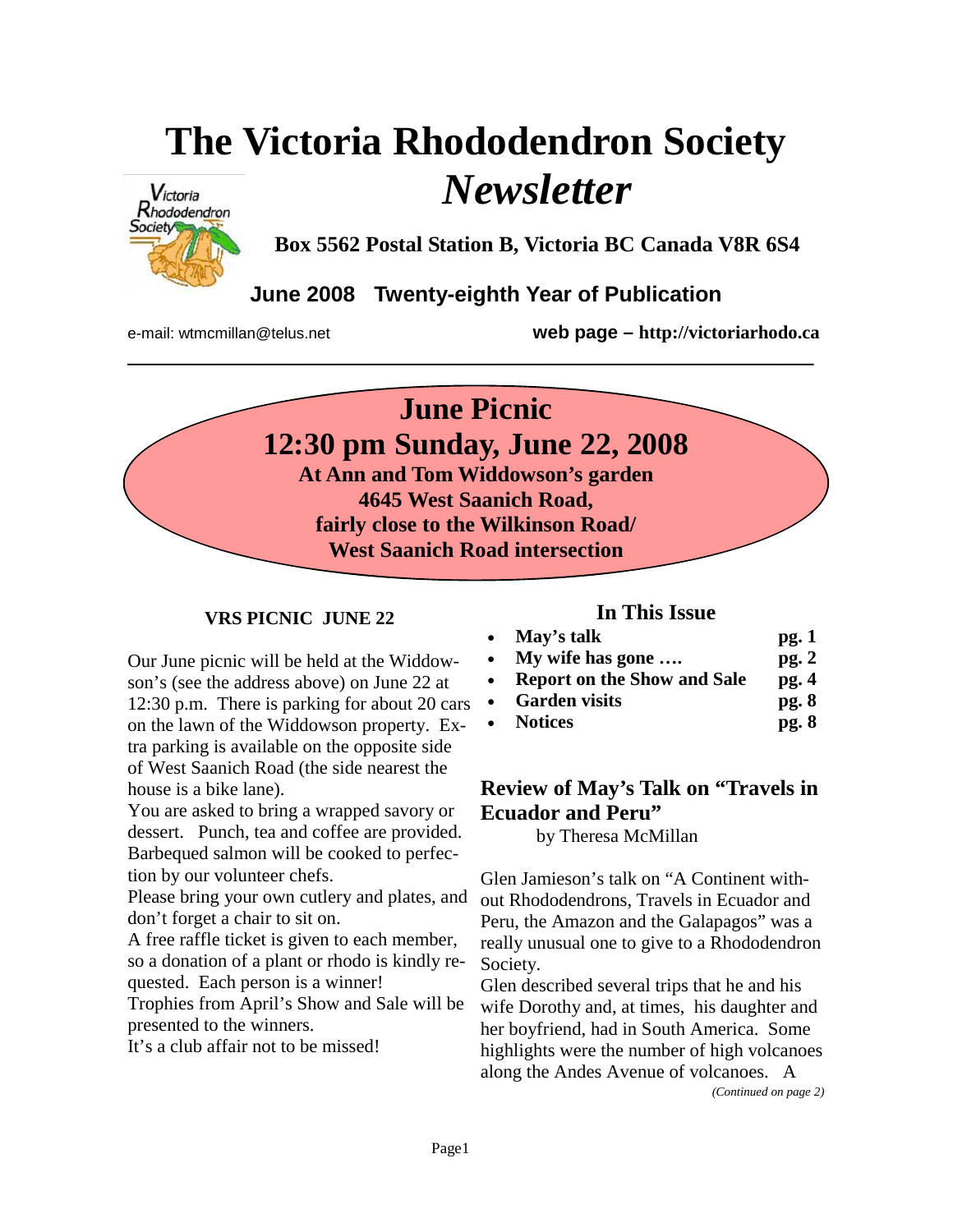| President:<br>number of volcanoes like Cotopaxi (height<br><b>Margaret deWeese</b><br>748-0538<br>5897m.) which is fairly close to Ecuador's<br>mdeweese@shaw.ca<br>capital, Quito, are active.<br>Past President<br>There are a vast number of trees and plants<br><b>Bill McMillan</b><br>478-3515<br>in Ecuador, but finding correct botanical<br>wtmcmillan@telus.net<br>names for them was difficult because there<br>1st Vice President:<br><b>Jacqueline Bradbury</b><br>were no books to describe them.<br>389-1379<br>jacqbradbury@shaw.ca<br>The valleys of Ecuador have thousands of<br>2nd Vice President:<br>greenhouses growing winter flowers for the<br><b>Karen Morrison</b><br>477-8281<br>luxury trade with North Americans.<br>bkmorrison@shaw.ca<br>Much of the native vegetation, like the<br><u>Treasurer:</u><br>Polylepsis sericea tree, is in retreat because<br><b>Ann Widdowson</b><br>479-9167<br>of habitat loss. Quick growing eucalyptus<br>awiddowson@shaw.ca |                                              | <b>VRS Board</b> |  |
|------------------------------------------------------------------------------------------------------------------------------------------------------------------------------------------------------------------------------------------------------------------------------------------------------------------------------------------------------------------------------------------------------------------------------------------------------------------------------------------------------------------------------------------------------------------------------------------------------------------------------------------------------------------------------------------------------------------------------------------------------------------------------------------------------------------------------------------------------------------------------------------------------------------------------------------------------------------------------------------------|----------------------------------------------|------------------|--|
|                                                                                                                                                                                                                                                                                                                                                                                                                                                                                                                                                                                                                                                                                                                                                                                                                                                                                                                                                                                                | (Continued from page 1)                      |                  |  |
|                                                                                                                                                                                                                                                                                                                                                                                                                                                                                                                                                                                                                                                                                                                                                                                                                                                                                                                                                                                                |                                              |                  |  |
|                                                                                                                                                                                                                                                                                                                                                                                                                                                                                                                                                                                                                                                                                                                                                                                                                                                                                                                                                                                                |                                              |                  |  |
|                                                                                                                                                                                                                                                                                                                                                                                                                                                                                                                                                                                                                                                                                                                                                                                                                                                                                                                                                                                                |                                              |                  |  |
|                                                                                                                                                                                                                                                                                                                                                                                                                                                                                                                                                                                                                                                                                                                                                                                                                                                                                                                                                                                                |                                              |                  |  |
|                                                                                                                                                                                                                                                                                                                                                                                                                                                                                                                                                                                                                                                                                                                                                                                                                                                                                                                                                                                                |                                              |                  |  |
|                                                                                                                                                                                                                                                                                                                                                                                                                                                                                                                                                                                                                                                                                                                                                                                                                                                                                                                                                                                                |                                              |                  |  |
|                                                                                                                                                                                                                                                                                                                                                                                                                                                                                                                                                                                                                                                                                                                                                                                                                                                                                                                                                                                                |                                              |                  |  |
|                                                                                                                                                                                                                                                                                                                                                                                                                                                                                                                                                                                                                                                                                                                                                                                                                                                                                                                                                                                                |                                              |                  |  |
|                                                                                                                                                                                                                                                                                                                                                                                                                                                                                                                                                                                                                                                                                                                                                                                                                                                                                                                                                                                                |                                              |                  |  |
|                                                                                                                                                                                                                                                                                                                                                                                                                                                                                                                                                                                                                                                                                                                                                                                                                                                                                                                                                                                                |                                              |                  |  |
|                                                                                                                                                                                                                                                                                                                                                                                                                                                                                                                                                                                                                                                                                                                                                                                                                                                                                                                                                                                                |                                              |                  |  |
|                                                                                                                                                                                                                                                                                                                                                                                                                                                                                                                                                                                                                                                                                                                                                                                                                                                                                                                                                                                                |                                              |                  |  |
|                                                                                                                                                                                                                                                                                                                                                                                                                                                                                                                                                                                                                                                                                                                                                                                                                                                                                                                                                                                                |                                              |                  |  |
|                                                                                                                                                                                                                                                                                                                                                                                                                                                                                                                                                                                                                                                                                                                                                                                                                                                                                                                                                                                                | trees and other non-native trees cover moun- |                  |  |
| Secretary:<br>tain slopes.                                                                                                                                                                                                                                                                                                                                                                                                                                                                                                                                                                                                                                                                                                                                                                                                                                                                                                                                                                     |                                              |                  |  |
| <b>Theresa McMillan</b><br>478-3515                                                                                                                                                                                                                                                                                                                                                                                                                                                                                                                                                                                                                                                                                                                                                                                                                                                                                                                                                            |                                              |                  |  |
| In Peru the coastal area was dry and foggy,<br>wtmcmillan@telus.net                                                                                                                                                                                                                                                                                                                                                                                                                                                                                                                                                                                                                                                                                                                                                                                                                                                                                                                            |                                              |                  |  |
| with little vegetation to be seen in Lima, the<br>Members-at-Large:                                                                                                                                                                                                                                                                                                                                                                                                                                                                                                                                                                                                                                                                                                                                                                                                                                                                                                                            |                                              |                  |  |
| capital. Peru's most famous tourist site, Ma-<br>Lois Blackmore<br>478-6615                                                                                                                                                                                                                                                                                                                                                                                                                                                                                                                                                                                                                                                                                                                                                                                                                                                                                                                    |                                              |                  |  |
| loisb@shaw.ca<br>chu Picchu, is approached from the city of<br><b>Dick Pitfield</b>                                                                                                                                                                                                                                                                                                                                                                                                                                                                                                                                                                                                                                                                                                                                                                                                                                                                                                            |                                              |                  |  |
| 592-4261<br>Cusco to lessen the effects of "puna" or alti-<br>rpitfield@telus.net                                                                                                                                                                                                                                                                                                                                                                                                                                                                                                                                                                                                                                                                                                                                                                                                                                                                                                              |                                              |                  |  |
| tude sickness. The Incan ruins were spec-<br><b>Arthur Ralfs</b><br>479-2629                                                                                                                                                                                                                                                                                                                                                                                                                                                                                                                                                                                                                                                                                                                                                                                                                                                                                                                   |                                              |                  |  |
| tacular.<br>acralfs@shaw.ca                                                                                                                                                                                                                                                                                                                                                                                                                                                                                                                                                                                                                                                                                                                                                                                                                                                                                                                                                                    |                                              |                  |  |
| Glen showed us pictures of exotic sights,<br><b>Gareth Shearman</b>                                                                                                                                                                                                                                                                                                                                                                                                                                                                                                                                                                                                                                                                                                                                                                                                                                                                                                                            |                                              |                  |  |
| farmers stamping the harvest of potato<br>Shearman@victoria.tc.ca<br>385-4302                                                                                                                                                                                                                                                                                                                                                                                                                                                                                                                                                                                                                                                                                                                                                                                                                                                                                                                  |                                              |                  |  |
| plants to make a kind of freeze-dried pota-                                                                                                                                                                                                                                                                                                                                                                                                                                                                                                                                                                                                                                                                                                                                                                                                                                                                                                                                                    |                                              |                  |  |
| toes, homes built on sticks on floating is-<br><b>Newsletter Committee:</b>                                                                                                                                                                                                                                                                                                                                                                                                                                                                                                                                                                                                                                                                                                                                                                                                                                                                                                                    |                                              |                  |  |
| lands, strangler figs, walking palms, or a<br><b>Theresa McMillan</b><br>478-3515                                                                                                                                                                                                                                                                                                                                                                                                                                                                                                                                                                                                                                                                                                                                                                                                                                                                                                              |                                              |                  |  |
| kind of breadfruit with round fruits sprout-<br><b>Joyce Whittle</b><br>656-7313                                                                                                                                                                                                                                                                                                                                                                                                                                                                                                                                                                                                                                                                                                                                                                                                                                                                                                               |                                              |                  |  |
| ing from its trunk.<br><b>Peggy Pitfield</b><br>592-4261                                                                                                                                                                                                                                                                                                                                                                                                                                                                                                                                                                                                                                                                                                                                                                                                                                                                                                                                       |                                              |                  |  |
| The Galapagos Islands were another world<br><b>Bill McMillan</b><br>478-3515                                                                                                                                                                                                                                                                                                                                                                                                                                                                                                                                                                                                                                                                                                                                                                                                                                                                                                                   |                                              |                  |  |
| Website<br>of incredibly tame iguanas, seals, tortoises,                                                                                                                                                                                                                                                                                                                                                                                                                                                                                                                                                                                                                                                                                                                                                                                                                                                                                                                                       |                                              |                  |  |
| <b>Arthur Ralfs</b><br>479-2629<br>and birds. Snorkeling revealed beautifully                                                                                                                                                                                                                                                                                                                                                                                                                                                                                                                                                                                                                                                                                                                                                                                                                                                                                                                  |                                              |                  |  |
| coloured fish.                                                                                                                                                                                                                                                                                                                                                                                                                                                                                                                                                                                                                                                                                                                                                                                                                                                                                                                                                                                 |                                              |                  |  |
| From Incan history to geological upheavals                                                                                                                                                                                                                                                                                                                                                                                                                                                                                                                                                                                                                                                                                                                                                                                                                                                                                                                                                     |                                              |                  |  |
| to Darwin, Glen's talk provided an interest-                                                                                                                                                                                                                                                                                                                                                                                                                                                                                                                                                                                                                                                                                                                                                                                                                                                                                                                                                   |                                              |                  |  |

her 'babies'. Not the bipedal, humanoid type, but the ones that stick down permanent roots, although I understand that some folk's kids do attempt to put down roots and not leave the familial nest. I have been left in charge of nurturing and watering and weeding the garden.

Anne's babies are numerous and of varying ages and temperaments. Some were acquired

#### **MY WIFE HAS GONE AND LEFT ME**

(in charge of her garden)

ing spectrum for us to enjoy.

Yes, my wife Anne, has left me. No, not for another man, but for a woman. Well actually only for 10 days and only to visit her sister in Ottawa. But she did leave me in charge of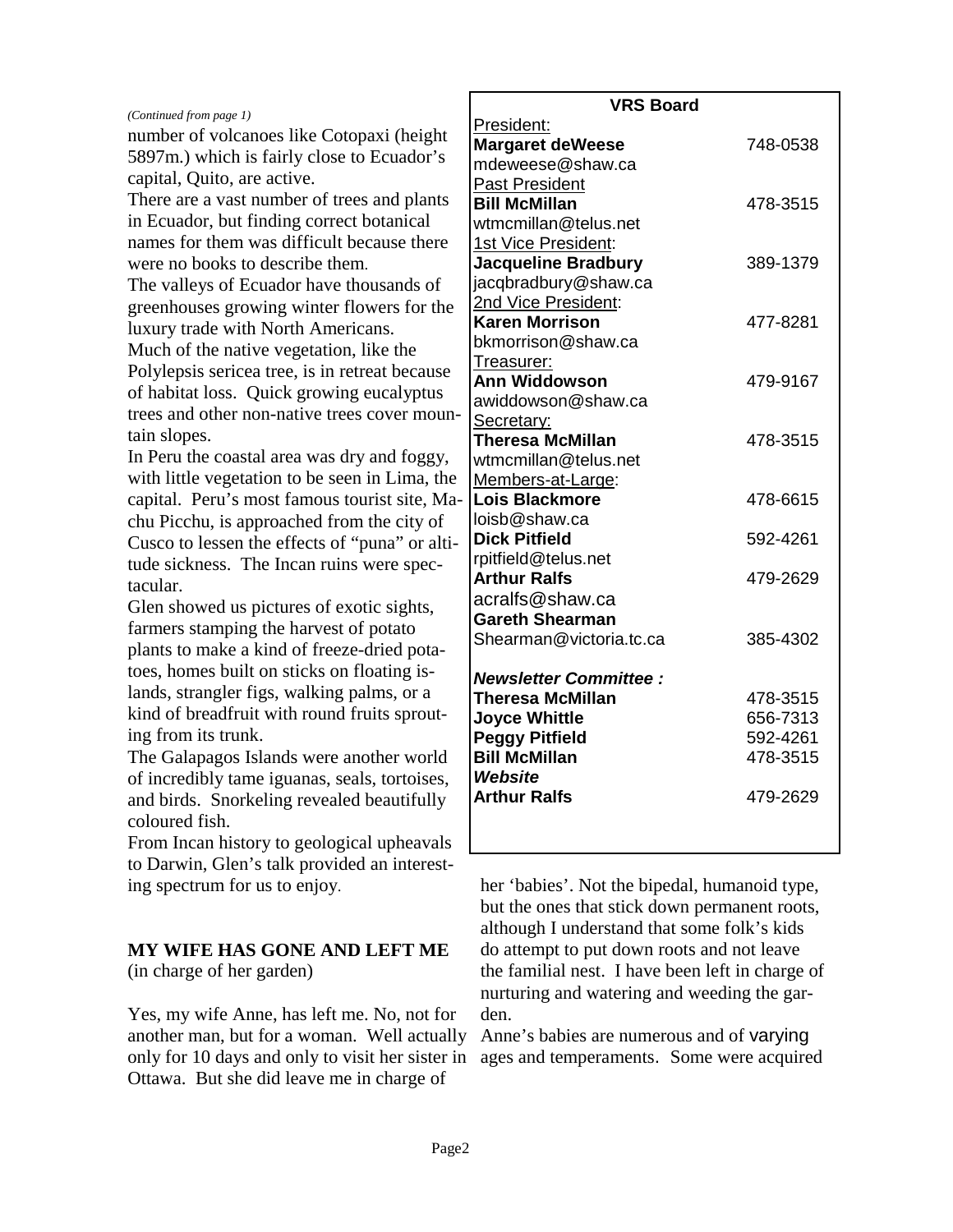when we were first introduced to rhododendrons as being about the only deer proof plant After eight days of nurturing I thought I around, other than daffodils. If they were human children I would be expecting these guys and gals to be leaving the homestead on their own as they are now about 19 years old or a bit more. We did not propagate them but adopted (purchased) them as yearlings. They are now big and tall, strapping lads and lasses. In fact some of their siblings of a similar age got too big for their britches and were forcibly removed from the household garden and either sold or pawned off on unsuspecting gardens. Some of you may have some and I sincerely hope they are behaving themselves. Others are well situated and glowing in health and vitality, while a few are pots. Who knows how many were playing just not fitting in and don't take well to their environment but tend to sulk and droop, or take after my side of the family, red heads, and burn at the least bit of sun. Over the years more children have crept into our lives. Acquisitions from perpetually buying multiple tickets at the monthly meeting plant raffle. Not to mention the annual show

and sale. Or multiple visits to Ken & Dot Gibson's to obtain cuttings to propagate. Or the annual picnic which seems to be take food, leave with more plants. Now, my thumbs are not green. I am not a gardener. My thumbs are either black and blue from being pinched by pliers or smacked by a hammer, or red from infection due to woodworking splinters. Green they are not. Anne gardens. I dig holes. I build trails. I put in drip irrigations systems. I build stone walls. I build wooden structures. I build raised beds. I sift dirt. I do not garden. Leaving me in charge of the 'babies' gives me the heebie-geebies.

If we had been sensible and had children of our own, perhaps one of each, I could see my way to attending to their needs for a week and a half. But plants! This place is like the old woman who lived in a shoe and had so

many children she didn't know what to do. should do an inventory to see if the children that had departed us during Anne's absence would be so numerous that perhaps I should also depart prior to her return. So tonight I went out and counted. I have never done this before. And as the biblical saying goes, ye shall reap what ye have sown. Boy, has Anne ever sowed!

I wandered the paths and byways of the garden, the nursery beds, the decks, and the greenhouse. I was specific and focused. Only Rhodos or azaleas. The count was three hundred and three planted or in containers. Another two hundred and twenty eight in hide and seek in the woods with me that I did not find? And I am responsible for the health of all these children. All five hundred and thirty one of them, give or take. Just to show you how much of a gardener I am not, consider this. My mother, who had four kids, would occasionally mix our names up, but she did know them all. My great, great grandmother had fourteen children and she never mixed them up or called them by other than their full and proper names. Me? Of five hundred and thirty one accounted for children, I can name two.

One, Anna Rose Whitney, because when we adopted her, she was twelve feet tall and had a root ball about four feet across, and I was the one to dig her out and drag her to the pick-up, lever her up and in, then once home, repeat the process in reverse order. As an analogy, if you had given birth to a 250 pounder, would you forget? I didn't. The second, or rather sept-econd, is seven of the same. In our early days of me digging and Anne gardening I was asked which spots we should put these babies into. My mind said, oh no, if we spread them around I'll never keep track of them, but my mouth said, let's put them all in one spot and create a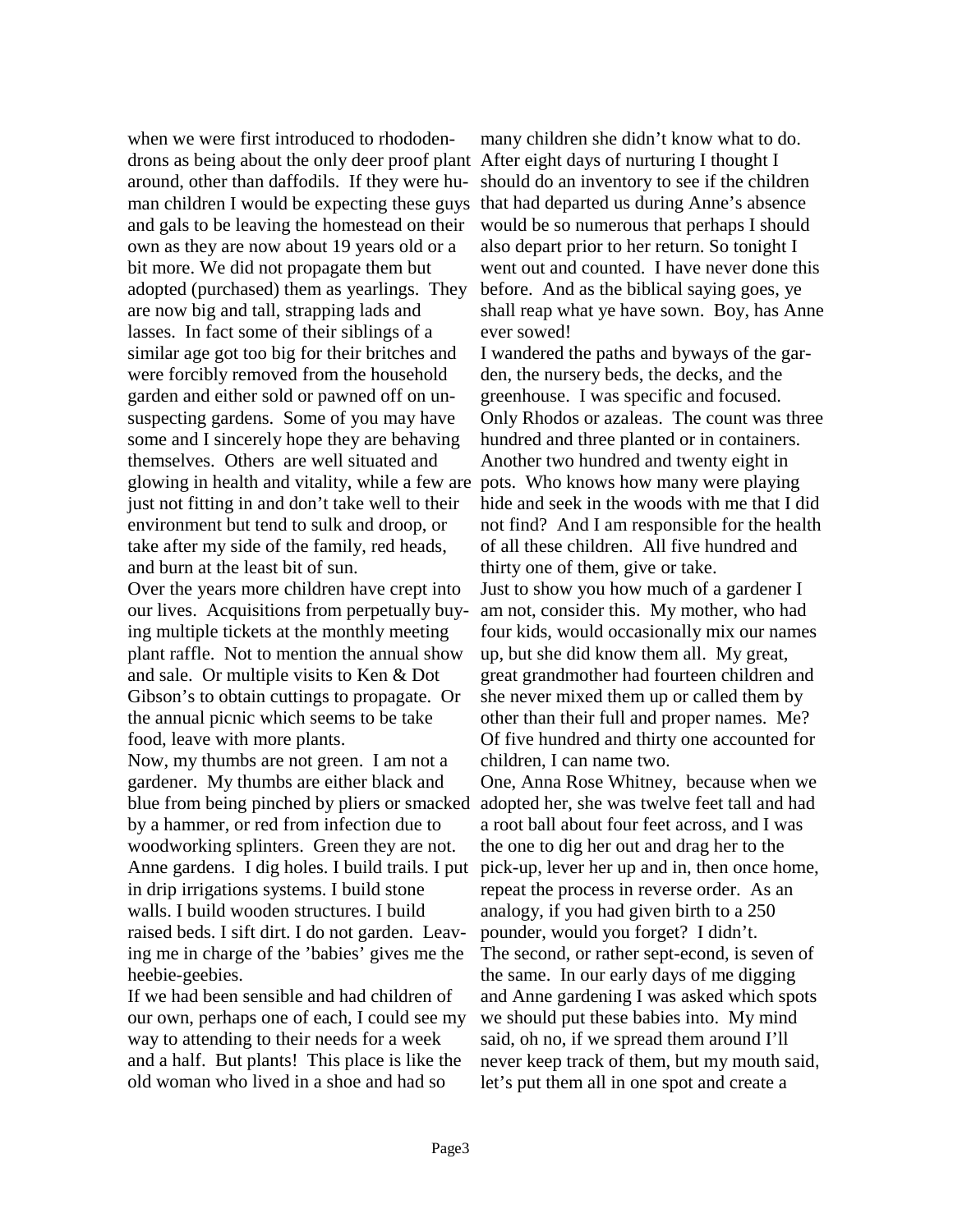mass planting. So we have a cloud of PJM. Now PJM is a jam word. Three little letters, easy to remember. Not like those marmalade words such as Schlippenbachii, or Longesquamatum.

The other five hundred and twenty three children go through life being referred to as, 'ask Anne, she knows'. And amazingly she does.

So, if you do not see me at the picnic in June, it is because on day 9 or 10 disaster struck Anne's garden, multitudinous quantities of our babies have succumbed to malnourishment, or sudden oak syndrome, or the blight, or weevils, or too much fertilizer, or too little fertilizer, or not enough water, or too much water, or heat stroke, or heaven help us all, six feet of snow, or a hole in the deer fence and bambi got in, or, or, or….. How can one be a gardener and remain sane? I can't stand it. I just might leave.

Respectfully submitted, non-gardener,

Ian Duncan

#### **The 2007 VRS Show and Sale** by Bill McMillan

We moved our Show and Sale to Glendale Gardens (the former Horticulture Center of the Pacific) this year. To coordinate with us, the people at Glendale even changed their Spring Perennials Sale date to match our Show date. This arrangement worked well – it reduced our workload, and lowered the number of VRS volunteers needed. The site within the gardens setting was appealing and because they could provide logistical support, a number of expenses were avoided. As with any site change, there were challenges

and we made some mistakes but generally the Show and Sale went very well. I've been told that it takes several years at a new location for your customers to find you again but signs at the Government House sale and our previous location helped.

April 26th was very pleasant, and despite the cold, frosty spring, when so many plants were reluctant to bloom, it was an impressive Show! There were unusual entries albeit some of the usual spectacular entries, like R. 'Horizon Monarch', were simply not in bloom. Plants that would normally have finished blooming were common, and plants needing greenhouse protection stole the Show! According to our count, not as many people came through the Show this year but with four other competing events underway and a new location, I thought we did well. Sales were down a bit but expenses were also down. Final accounting will be done when the Treasurer returns from the Scottish rhododendron convention.

The usual preparations leading up to the Show included advertising, letters requesting 'raffle' donations, sign preparation, myriads of Xeroxing and paper cutting, logistical preparations, and calling for and organizing volunteer work schedules. Our thanks to Jacq Bradbury for running two afternoon workshops to train new judges, and also to the people who took the workshops. Due to these efforts, we were able to call on 8 judges and to have trained clerks who could step in where there was a need, such as a judge having an entry in a class he or she was judging.

We did not run a raffle this year but items in the Silent Auction were hotly contested. We offer a huge thank you to the members and local businesses who donated such wonderful material, and the sellers who donated plants. The silent Auction brought in \$1135!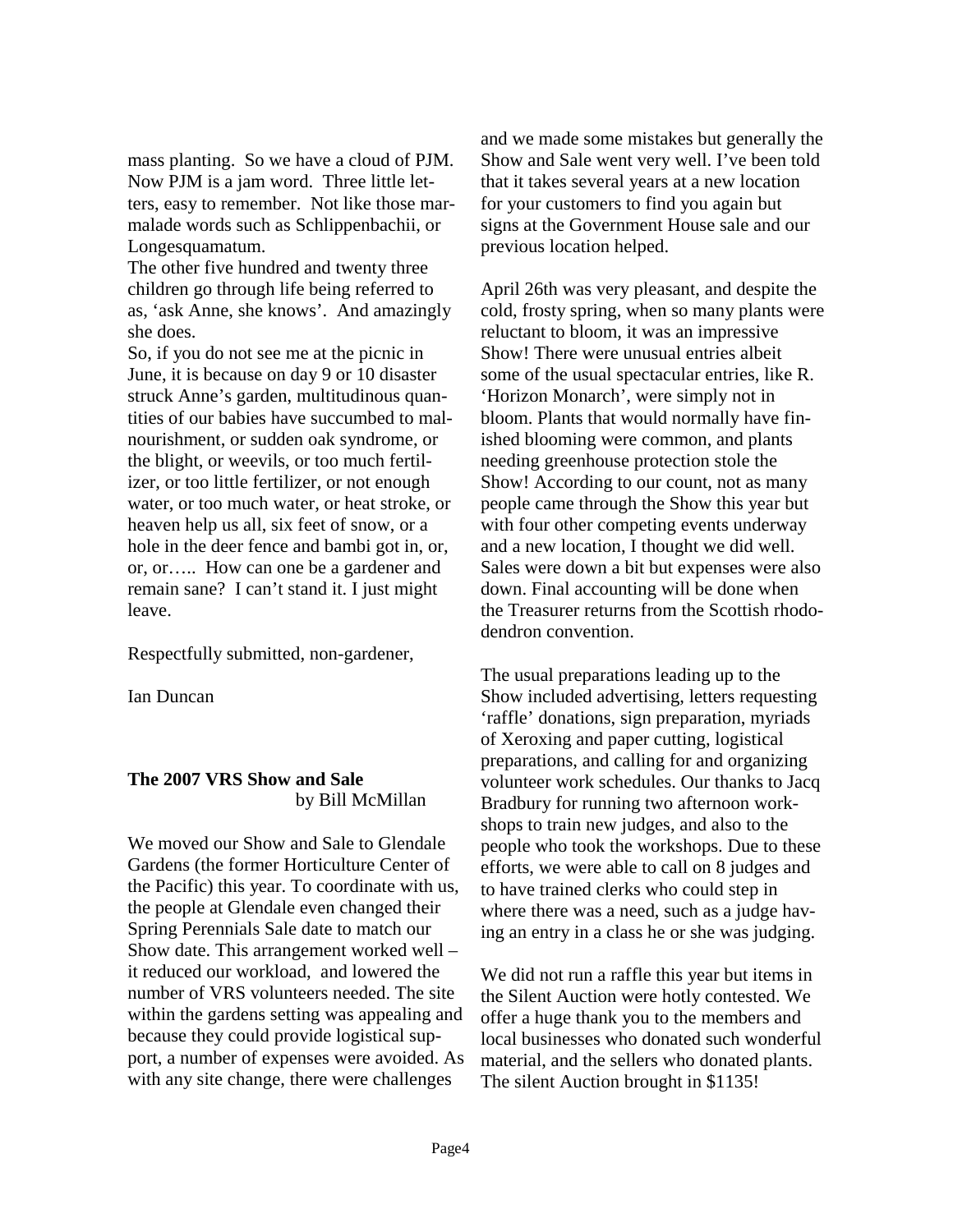Donations were received from members:

- Ian Duncan and Anne Allen: Joe and Linda Harvey; Johanna and Moe Massa; Madeleine and Ken Webb; Joan Peet; Lois Blackmore; Margaret deWeese; Karen and Burns Morrison; and Don and Joyce Whittle. Local businesses who supported our Show with donations include:
- Garden Ornaments; Arthur Ralfs; Eljay Irrigation Ltd.; WesTech; Elk Lake Nursery; Glendale Gardens; Le Cocteau Nursery; Meadow Oak Nursery; Russell Nursery; Art Knapp Nursery; Lynn's Little Elf Garden Center; Urban Oasis Garden Centre; and Cannor Nursery. Please tell these businesses how much we appreciate their support when you shop at their outlets!

Again the response to the call for volunteers was outstanding. We had 38 volunteers, and many took on organizational roles and multiple chores. It is music to any coordinator's ears when a volunteer says: "My shift has ended, is there anything else I can help with?"! The Show committee consisted of Dick Pitfield and Ian Duncan spearheading set-up and takedown, Bill McMillan as Chair and handling publicity, Margaret deWeese championing the Silent Auction, Ann Widdowson handling Accounting, Lois Blackmore arranging food and signage. Jacqueline Bradbury dealt with award ribbons and collected, cleaned and arranged engraving for the Show trophies.

As in the past, notices were placed on our own and other gardening websites, sent to the ARS and various magazines, and a copy of the discount coupon was slotted into the Horticulture Centre of the Pacific's and VHS newsletter as well as being featured

on several websites. It also helped that the show was mentioned in Helen Chestnut's column in the Times Colonist newspaper and Jennifer Blyth of Black Press put our notice and a photo in their "Around the House" column. New posters were prepared and distributed to many garden centres around Victoria and signs were placed in many locations around town, at Cadboro Bay United Church and at the Government House sale. We also advertised the Show by word-of-mouth to other clubs at various presentations. Show Rules and Schedule were available at the April meeting, circulated by E-mail, and placed on our website.

Thursday evening April  $24<sup>th</sup>$  the crew of Ian Duncan, Dave Mackas and Ken and Madeleine Webb arrived at Ann and Tom Widdowson's home, loaded up the Show materials and moved them to Glendale Gardens. Glendale's Executive Director Robyn Burton and Head Gardener Michael Dowling provided exceptional cooperation and liaison in preparation for the Show. Glendale even bought extra tables, and provided cashier and food services on the Show-Sale day.

Friday morning April  $25<sup>th</sup>$  the set-up crew of Tom Grogan, Peter Barriscale, Ev Van Eerden and Michael Challen coordinated by Dick Pitfield and Ian Duncan set up the trophy display, put up the tables, added tiers then covered them with black plastic and added skirts. Once the hall was ready we set up a canopy (Glendale's) near the entry area and several tables where Show entries could be prepared. New volunteers filled the Ginger beer bottles and we were ready to accept entries. Given that we had a new location and layout, the setup went very smoothly with some improvements to the preliminary design that I prepared. Later, Ena Vandermale brought in lunch for the Set-Up crew.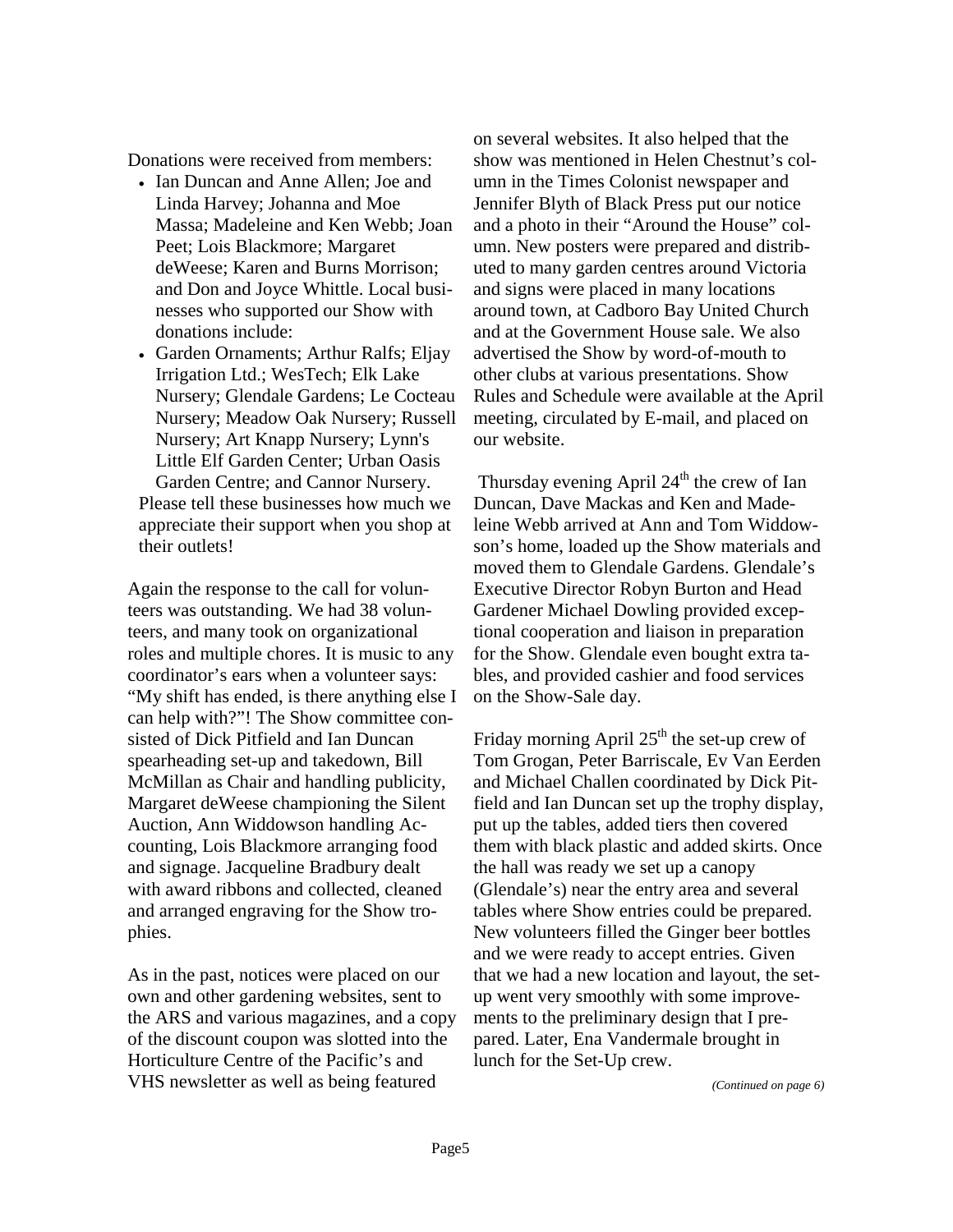Once the display area was assembled, Arthur Ralfs, Don Whittle and Margaret deWeese set up the Silent Auction area and placed items. Margaret DeWeese brought cookies, Glendale brewed coffee and later, Ena Vandermale arrived with sandwiches for a very welcome food break. I set up a display of propagating methods in the student room using a demonstration model constructed by Mo Massa and plants from Mo and Lloyd Gilmore. I also had a continuous slide show of blooms going on Saturday.

Theresa McMillan, Bonnie Moro, Peter Barrisdale and Doug Newton received entries and helped where there were problems. As expected, submissions were less numerous than last year but our set-out crew of Judy Gordon, Ann Widdowson and Dean Goard organized the entries into an eye-pleasing layout. To our surprise, we were able to leave by about 8 pm. The plant list was redone this year; if you noticed any errors please let me know so they can be corrected.

A big thank you to Exhibitors who entered trusses, sprays and plants, and those who submitted photographs – your entries make the Show! New members in particular are strongly encouraged to bring in material next year. It is always fun to see how the judges respond to your entries and judging is never done in a mean way. Happily we had more photographic entries this year and I have received suggestions for changing the category to encourage even more. There are excellent photographers in the VRS! Betty Gordon and Anne Allen photographed elements of the Show and they will be features on the VRS website soon.

Very early Saturday, the 26th, Dick Pitfield set out signboards to direct people to the Show. We thank Bill and Carol Dancer for having carried out this task for many years when the Show was at the church.

We wanted to open the Show early, so we arrived at about 7 am. Robyn Burton got the coffee started for the judges and Theresa McMillan brought in the traditional Judge's snack. The judges got to work at 7:30 am. It got a bit chaotic at times with 8 judges and 16 clerks. However, thanks to experienced judges Betty Kennedy, Joe Harvey and Alan Campbell, brave novices Burns and Karen Morrison, Dave Mackas, Calvin Parsons and Peter Barrisdale, able clerking by Bill and Betty Gordon, Keiko Alkire, Ken Webb, Theresa McMillan, Ellen Wellborn, Judy Gordon and Norma Buckley, and trophy clerk Anne Allen the final trophy was awarded and we were able to open the doors on schedule at 9:30 AM.

Dick Pitfield and Ian Duncan coordinated the Saturday set-up crew of Carolyn Marquart, Roy Blackmore, and Doug Newton as they helped the Sellers position plants. Admissions shifts were ably handled by Carolyn Marquart and Gary Shearman, Betty Whitlock and Pat Owen, and Joyce Whittle and Thurston Lacalli. People's Choice award tickets were handed out to the attendees. Margaret deWeese coordinated the Silent Auction, helped by Lois Blackmore, Michael Challen, Peggy Pitfield, Dorothy Griffin and Linda Harvey. Again this year, the donations were fabulous and many thanks to all who "volunteered" to pick up the raffle items!

Joe Harvey and I were kept busy answering rhododendron questions for attendees and Glendale had Master Gardeners to answer general questions.

Ann Widdowson prepared floats for the Admissions and Silent Auction Friday and distributed them Saturday morning. In the computer room, Don Whittle and Dean Goard and Michael Challen separated and sorted seller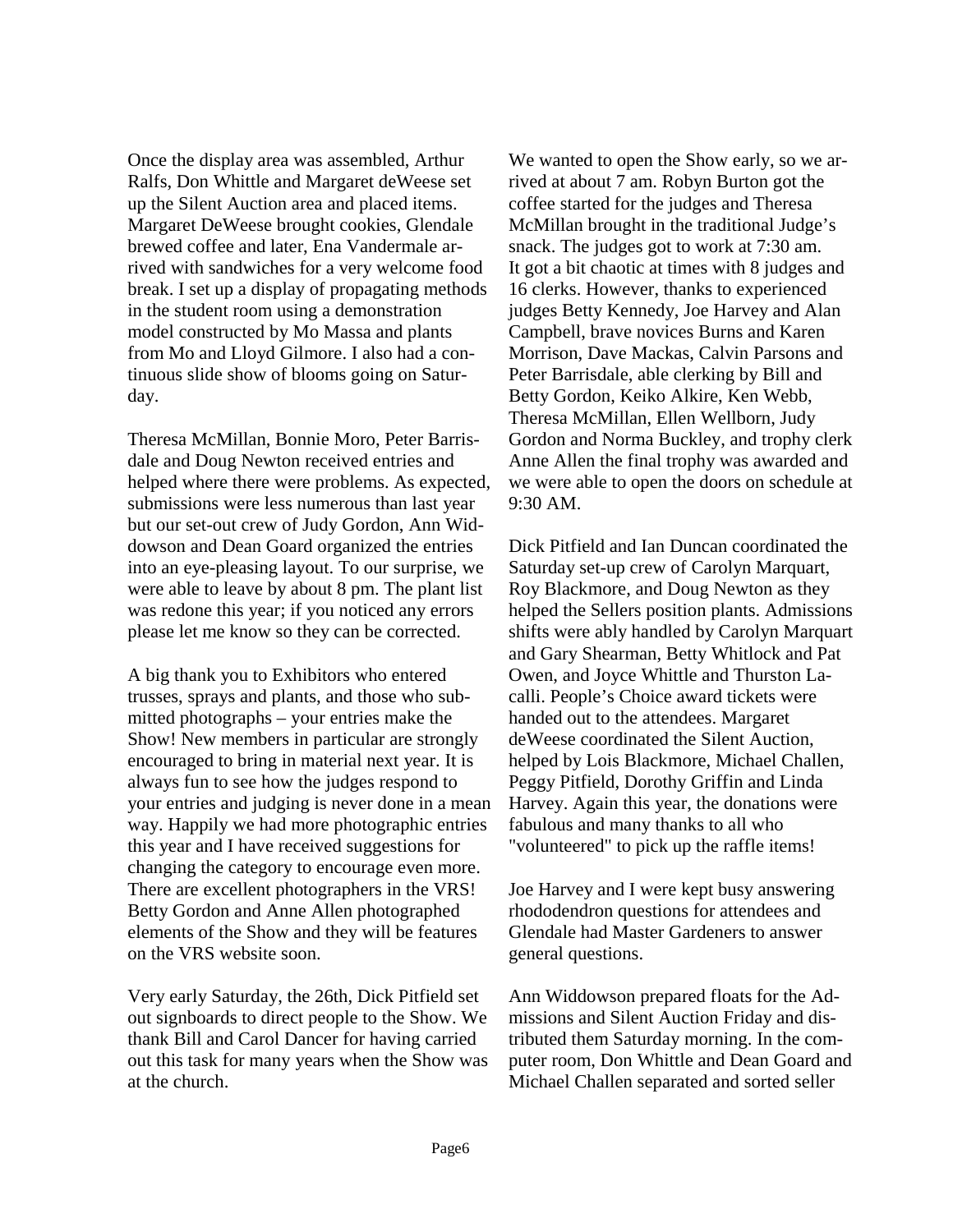tags, and tag pick-ups were recounted and entered into the computer by Ann Widdowson. Dean Goard picked up tags. Again this dedicated group did a first rate job. Ann Widdowson left for Scotland right after the Show, so a final accounting awaits her return.

The importance of the Sellers to the success of the annual Show and Sale cannot be overstated. The percentage that the club receives from plant sales provides a major source of the monies we use to pay speaker honorariums and fund other Club activities during the year. Rhododendron Sellers this year were Firwood Nurseries Ltd. (Norm Todd helped by Gordon Pirie), Les Clay Nursery, Ralfs Nursery (Arthur Ralfs), and the VRS Propagation Group.

As three o'clock neared, Les, Norm and Gordon packed up their stock, but Arthur decided to continue on Sunday because the Glendale sale is a 2 day event. Exhibitors retrieved their trusses, plants and ribbons and teardown got underway in earnest. Dick and Peggy Pitfield went to retrieve the Show directional signs and teardown and clean-up were completed in about an hour by Ian Duncan, Johanna and Mo Massa, Margaret deWeese, Carolyn and Tony Marquart, Ken and Madeleine Webb, Theresa McMillan, Don Whittle, Dave Mackas and others. After a last check for overlooked items, another Show and Sale officially came to a close. However, a number of us followed the trucks to the Widdowson's and helped offload supplies back into their winter storage area, then more than 20 of us celebrated completion of another successful Show by enjoying a Chinese food

| <b>Trophies for 2008</b><br>Award<br>The George Fraser Memorial Trophy | <b>Purpose</b><br>Best Vancouver Island Hybrid               | <b>Winner</b><br>Judy Gordon        | <b>Plant</b><br>R. 'Cowichan'             |
|------------------------------------------------------------------------|--------------------------------------------------------------|-------------------------------------|-------------------------------------------|
| Herman & Hella Vaartnou Plate                                          | Best Fragrant Rhododendron Truss<br>or Spray (not an Azalea) | Burns & Karen<br>Morrison           | R. 'Lady Alice<br>Fitzwilliam'            |
| Jean and Norman Todd Trophy                                            | Best Lepidote Species in a Container Norman Todd             |                                     | R. <i>rubiginosum</i>                     |
| Mary's Memorial Cup                                                    | Best Rhododendron Companion Plant E.J. Whitlock              |                                     | Erythronium revolutum                     |
| The Jim Calder Memorial Trophy                                         | Best Species Truss or Spray                                  | Anne Allen and<br><b>Ian Duncan</b> | R lindlevi                                |
| The Mary Henderson Memorial Trophy                                     | Best Hybrid Rhododendron                                     | Ken Webb                            | R. 'Yellow Hammer'                        |
| The de Rothschild Challenge Trophy                                     | Best Rhododendron in Show                                    | Anne Allen and<br><b>Ian Duncan</b> | R lindlevi                                |
| The Gibson Memorial Trophy                                             | <b>High Aggregate</b>                                        | <b>Bill McMillan</b>                | n/a                                       |
| The Webb Trophy                                                        | People's Choice                                              | Burns and Karen<br>Morrison         | R. 'Pretty Baby' and<br>R. 'Marie Starks' |
| Angus and Mary Boyd Trophy                                             | Best Entry by a Novice                                       | Lloyd Gilmore                       | R 'Sooke Clouds'                          |
| The Alex McCarter Bowl                                                 | Best NW Hybrid                                               | Not Awarded                         |                                           |